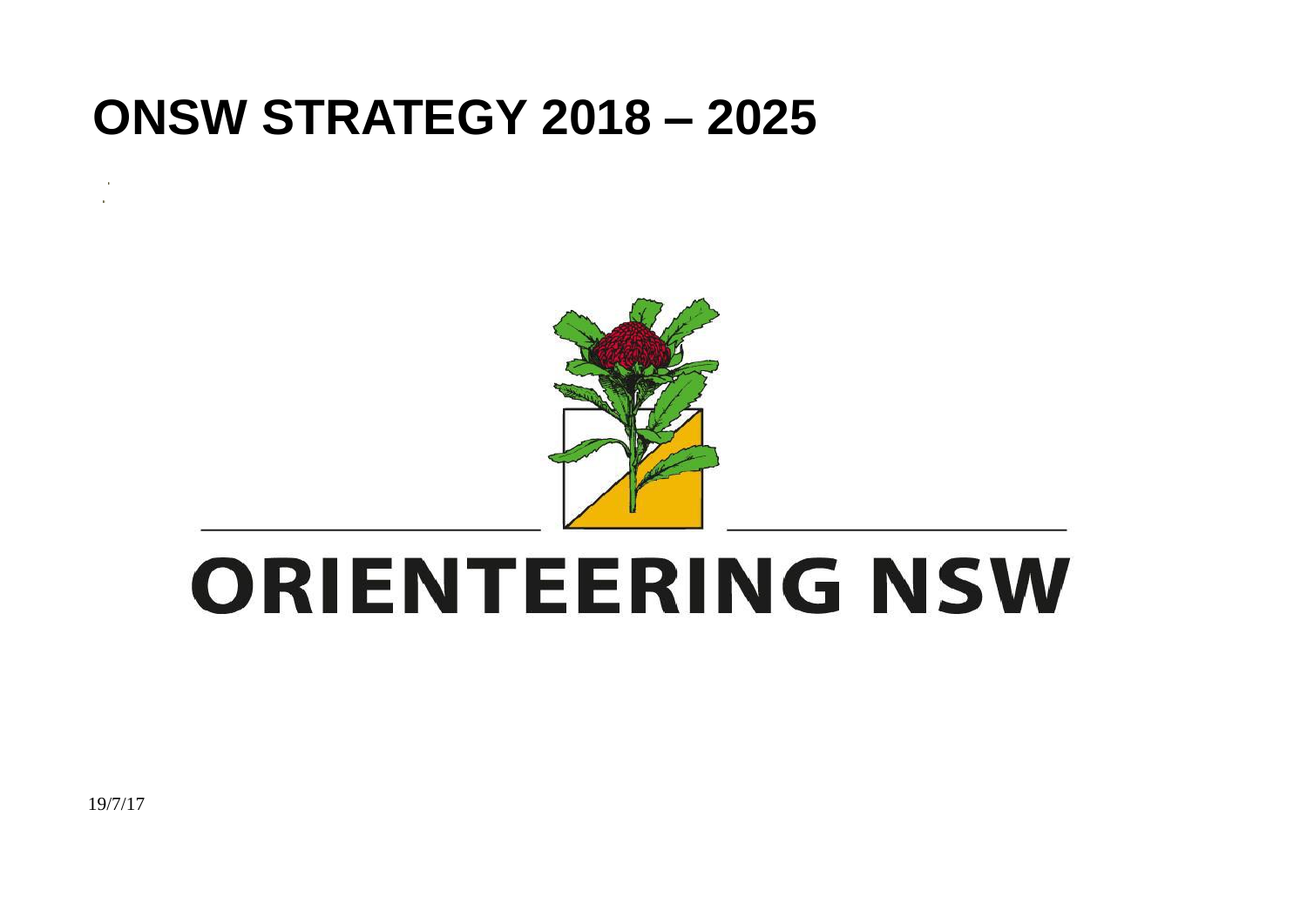### **EXECUTIVE SUMMARY**

The Orienteering NSW (ONSW) Strategy 2018 to 2025 has been developed as our guiding document. The primary reason for orienteering existing is to enhance our lives, to give them meaning and to fill them with outdoor fitness activities and interactions we enjoy doing the strategy broadly hopes to enhance lives by providing higher quality experiences and increasing the numbers having that experience. This strategy is not intended to be an exhaustive plan but rather a short communication of the strategies we will be employing to achieve our mission and vision. The drivers behind the strategy are the belief that by improving the community aspects of the sport we will improve enjoyment and thus recruitment and retention which in turn will increase our participation and enable many other objectives such as elite performance or relacing our aging volunteer base.

The plan also predicates itself on the idea that activities need to be primarily applied through clubs. Clubs are the creators of our events and our community interactions, the Board and central executive of professionals is there to co-ordinate and support clubs, represent to authorities and create a combined purpose and direction.

To survive as a sport, we need to do some fundamental things well such as keep ourselves and 3<sup>rd</sup> parities safe, provide a great calendar, maintain technical standards and liaison with our many stakeholders...This we have defined this as our "license to operate" and is essential to ensure these aspects are governed to highest standards, it underpins our community and participation strategies to change and improve.

The two primary legs of strategy proposed are:

- 1. To Create Community and thus make orienteering central to many of our lives. In the past we have concentrated as on the technical, competitive and nature experiences that orienteering can bring we would like now to also recognise the importance of personal interactions and the feeling of belonging to a community. To attract and retain our members we need to make our sport as welcoming, enjoyable and easy to participate in as possible. Volunteering sounds like work but can create purpose and community, social events sound like an add-on but are often the main event, coaching sounds like more school but is creating community.
- 2. To grow participation and through doing so achieve our myriad of other objectives and share the joy of orienteering with more people. Obtaining critical mass and the resources that goes with it also ensures our survival.

The Board is committed to implement this strategy, we plan to both measure and report on our strategy through the year and also at each Presidents Forum. The strategy is broadly consistent with the Orienteering Australia strategy.

Greg Barbour ONSW President, June 2017

19/7/17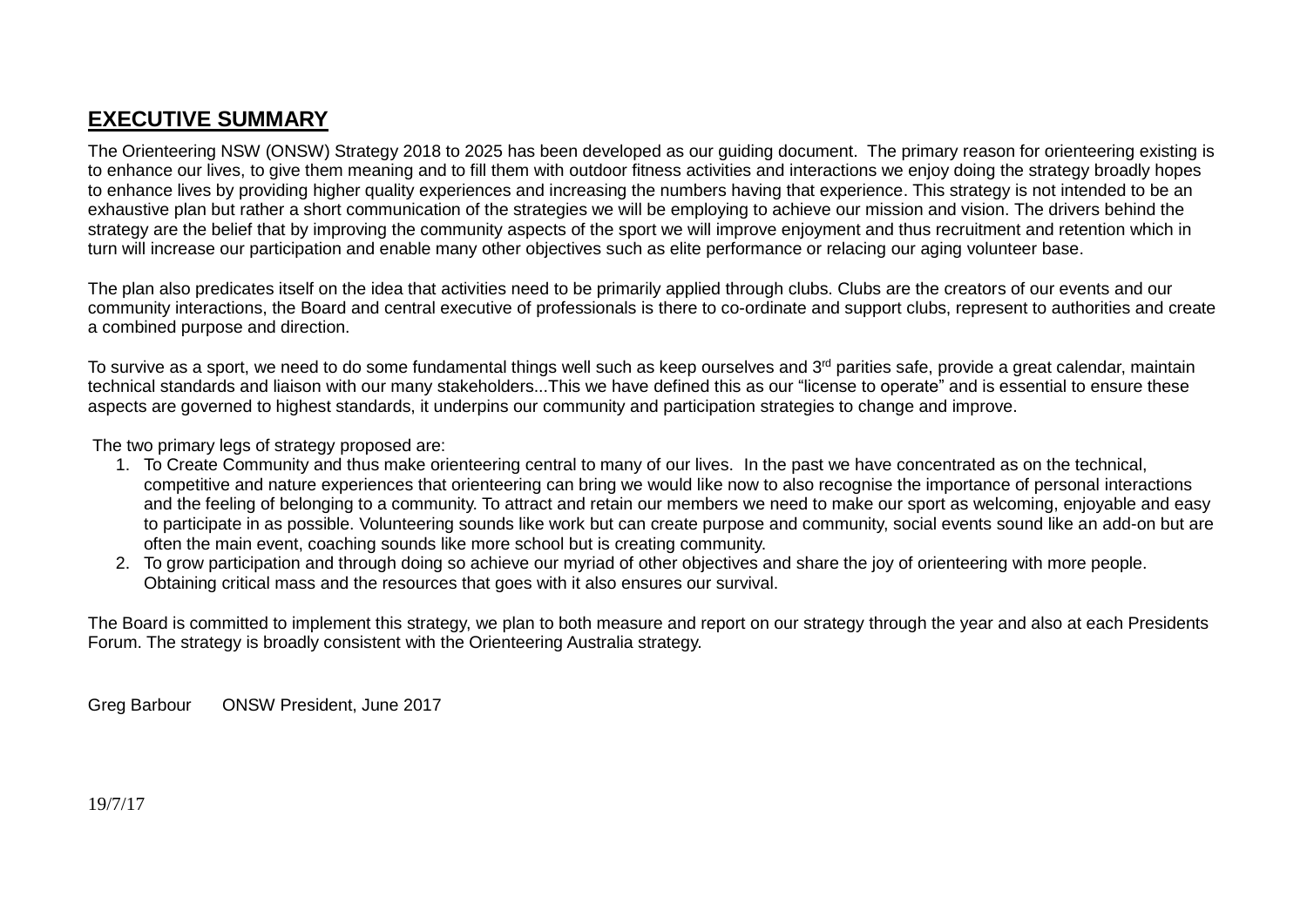# **MISSION**

To enhance the lives of people of NSW through orienteering.

# **VISION 2025**

Orienteering becomes a choice known to all in NSW. An activity that is recognized as both competitive and recreational in nature with an even distribution over all ages and a reputation as friendly, inclusive and welcoming. Clubs will be central to our community. Commercial excellence will allow a sustainable professional and volunteer organization. Our elite competitors will lead the Australian domestic competition and be viable medal contenders at world level. The orienteering community will be central to and enhance many lives.

Primary measure of success would be participations annually. Target (excluding schools) 50000 by 2025 (increase of 120% on 2016) and Membership target; 2025 by 2025 (52% increase on 2016)

#### **License to Operate**

To serve our community we need to provide orienteering experiences that fulfil competitive, social and well being objectives. The Board and executive need to ensure the following requirements are maintained, monitored and evolved to modern standards:

- 1. Safety, fairness and member protection
- 2. Governance and financial management
- 3. Exciting calendar of events appealing to diversity.(location, gender, age, ethnicity)
- 4. Access to areas and resources
- 5. Ensuring oversight bodies, e.g. Orienteering Australia, Sports NSW help to contribute to the growth of orienteering.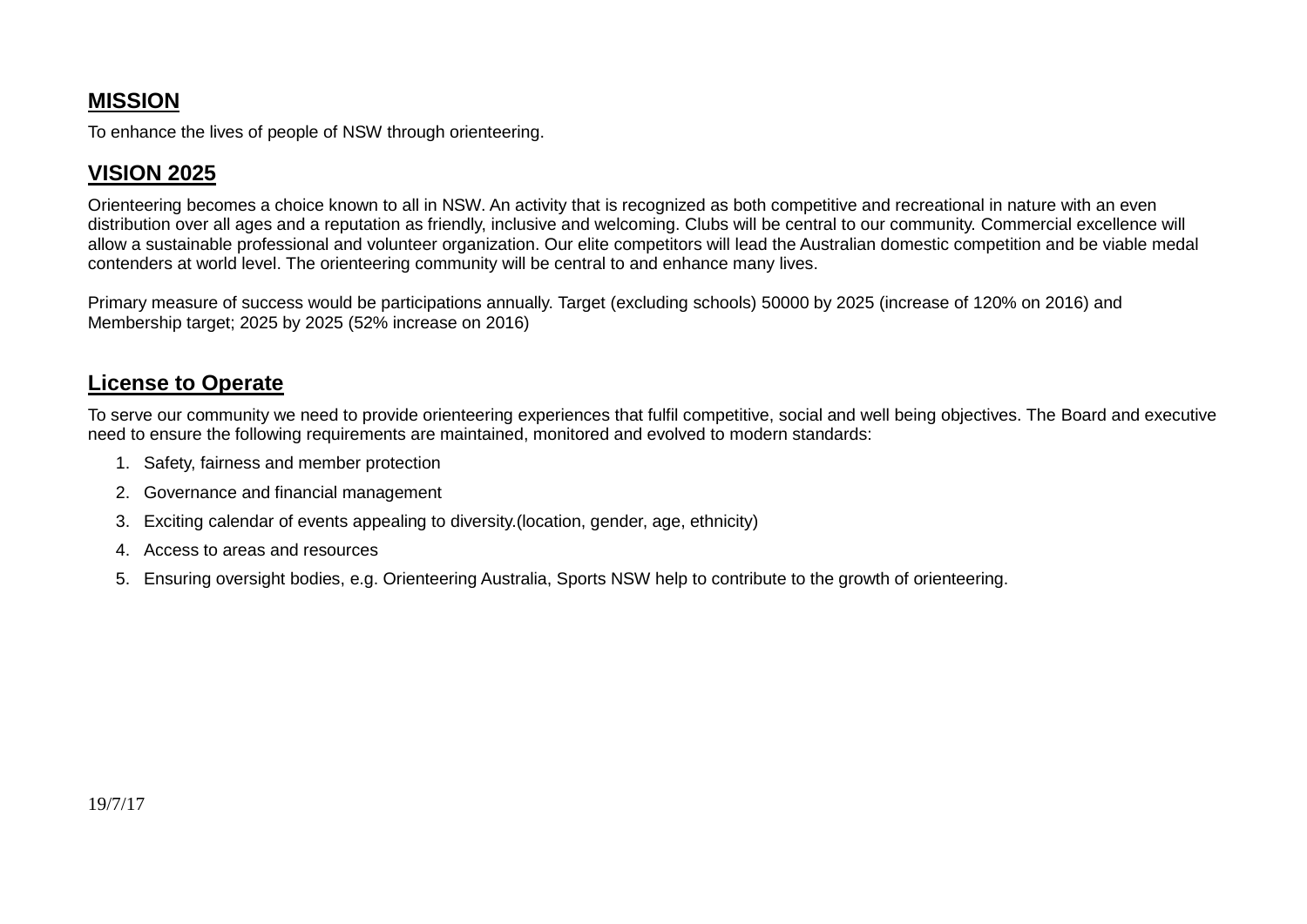# **STRATEGY**

#### **Create community** – Enhance lives of our Community

| <b>Objective/Issue</b>                                         | <b>Activities and Tasks Create Community</b>                                                                                                                                                                                                                                                                                     | <b>KPIs</b>                                                                                                                                                 | <b>Responsibility</b>                                                              |
|----------------------------------------------------------------|----------------------------------------------------------------------------------------------------------------------------------------------------------------------------------------------------------------------------------------------------------------------------------------------------------------------------------|-------------------------------------------------------------------------------------------------------------------------------------------------------------|------------------------------------------------------------------------------------|
| <b>Provide quality</b><br>enjoyable events                     | Plans to maximise social aspect of events<br>Survey for feedback on event quality used to improve<br>Optimised annual calendar for participation/enjoyment<br>Ensure technical standards complied with<br>Target social/community groups for World O Day                                                                         | Include social aspects in event<br>organisation guidelines<br>Survey results of participants<br>Annual participation<br>Event Audit                         | <b>Technical Director</b><br><b>Executive Officer</b><br><b>Technical Director</b> |
| <b>Implement a Social</b><br><b>Media Strategy and</b><br>plan | Include clubs in social media strategies request a club<br>focal point to liaise with executive.<br>Include schools in facebook to coordinate local comps<br>New part-time position in tune with current trends tech                                                                                                             | Plan completed<br>Social media posts number<br>Social Media hits<br>Number of clubs with active facebook                                                    | <b>Marketing Director</b><br><b>Marketing Officer</b>                              |
| <b>Work with Clubs</b>                                         | Clubs to provide social forums for members<br>Clubs to use volunteering to create community                                                                                                                                                                                                                                      | Number Social events run                                                                                                                                    | President<br><b>Executive Officer</b>                                              |
| Use technology to<br>create a "buzz"                           | Rank and implement technologies such as, instant<br>results, SI Air, GPS tracking or "e" courses.                                                                                                                                                                                                                                | % Event results uploaded same day<br>% Results available at event                                                                                           | Communications<br><b>Director</b>                                                  |
| Use volunteering to<br>create community;                       | Recognise and reward volunteers, create social and<br>community aspect of volunteering in clubs and in ONSW<br>Budget to train and reward volunteers                                                                                                                                                                             | Create Volunteer Budget of \$5000                                                                                                                           | <b>Executive Officer</b>                                                           |
| <b>Coaching and</b><br>instruction to create<br>enjoyment      | Appoint a head coach. Develop and implement a<br>coaching and instruction plan.<br>Provide Coaches and instructors for all levels of diversity<br>and community<br>Provide resources (such as scholars) to NSW Squads for<br>training, competition and socialising.<br>Frequent, informal training opportunities close to Sydney | Number of accredited coaches<br>Number of coaching sessions<br>Number in Australian Squads, NOL<br>placings<br>Number in Australian Team<br>Coach events/yr | <b>Coaching Director</b><br>Dev Officer<br>Coordinator Level 0                     |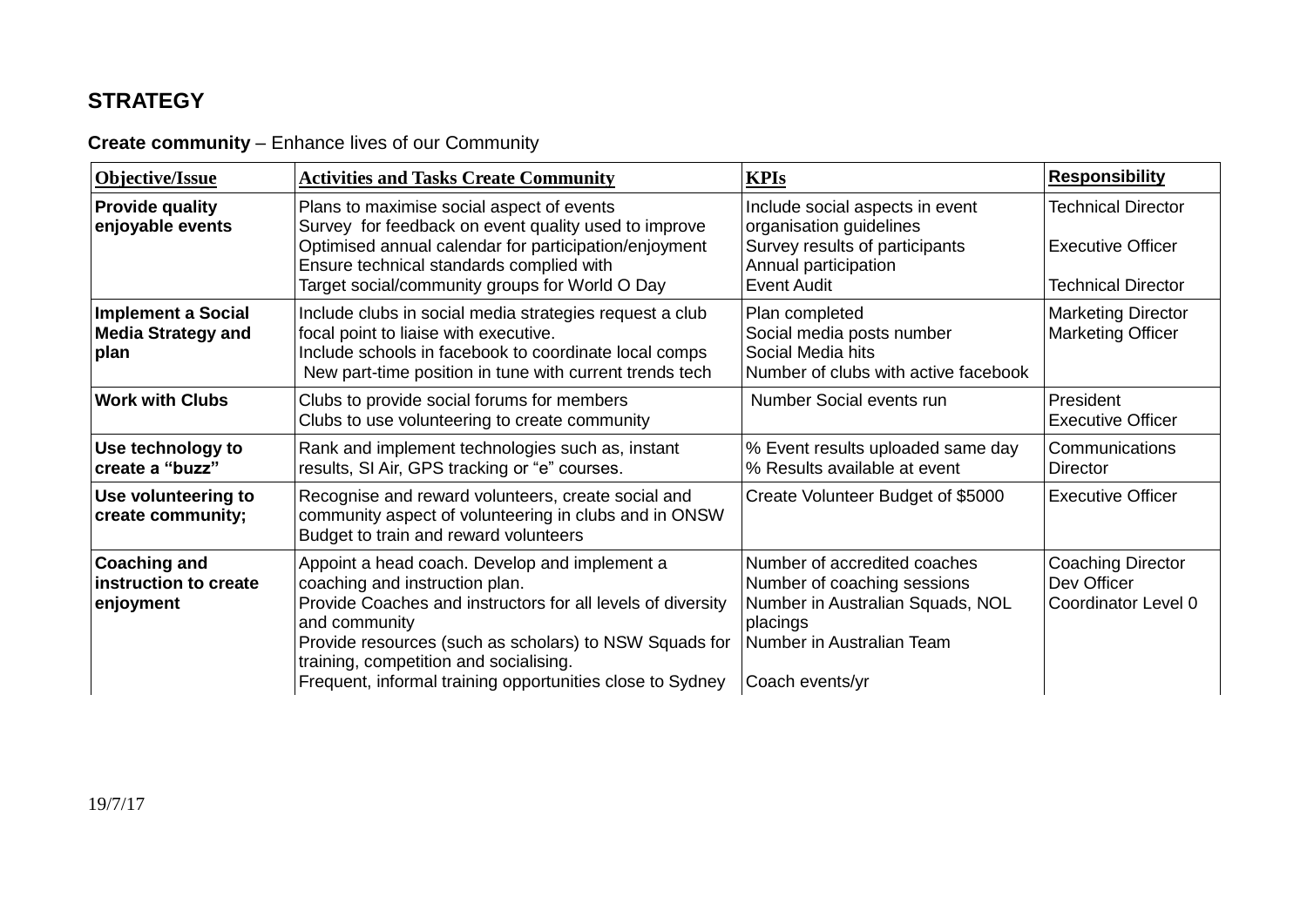| Objective/Issue           | <b>Activities and Tasks Grow Participation</b>                                                                                                                                                                                                                                                                                                                                                                                                            | <b>KPIs</b>                                                                                                                                                  | <b>Responsibility</b>                                                                      |
|---------------------------|-----------------------------------------------------------------------------------------------------------------------------------------------------------------------------------------------------------------------------------------------------------------------------------------------------------------------------------------------------------------------------------------------------------------------------------------------------------|--------------------------------------------------------------------------------------------------------------------------------------------------------------|--------------------------------------------------------------------------------------------|
| <b>Grow participation</b> | Survey membership to ascertain their segment and seek<br>information on what appeals. Annually rank participation<br>projects based on criteria; conversion potential, resource<br>intensity, target market, grants availability. Focus on one<br>new project at a time and sustain completed projects.<br>Gather and fully utilise financial and human resources<br>professional and volunteer. Consider technology<br>innovations for new types events. | Annual priority list and plan for highest<br>new priority published.<br>Participations attributable to projects.<br>Annual participation.                    | Development<br>Coordinator                                                                 |
| <b>Convert newcomers.</b> | Integrated thinking around lifecycle of a newcomer<br>including event calendar, reception, instruction, social<br>engagement and follow up of newcomers. Develop and<br>implement a plan for systematic engagement to bring<br>newcomers into community.                                                                                                                                                                                                  | % follow up despatched within 48 hours<br>of event.<br>Membership number                                                                                     | <b>Marketing Director</b><br>supported by<br><b>Marketing Officer</b><br>and Admin officer |
| <b>Work Through Clubs</b> | Work through clubs through engagement. Encourage<br>appointment of development officers in clubs.<br>Systematic engagement of clubs on strategy and<br>participation goals<br>Direct assistance to struggling clubs                                                                                                                                                                                                                                       | <b>Conduct Annual Presidents Forum</b><br>No of clubs directly engaged annually<br>Number of executive newsletters<br><b>Club Health Annual Board Review</b> | President and<br><b>Executive Officer</b>                                                  |
| <b>Simplification</b>     | <b>Project on event participation and membership</b><br>simplification. Gather data then maximise the appeal of<br>our events. Make it easy to enter and attend for new and<br>existing orienteers. Include technology aspects.                                                                                                                                                                                                                           | Creation of simplification plan<br>Signoff of plan actions.                                                                                                  | <b>Technical Director</b>                                                                  |
| <b>Create Exposure</b>    | Create overarching marketing and communications plan<br>Include promotional and marquee events in plan.<br>Host national and international competitions                                                                                                                                                                                                                                                                                                   | Plan issued<br>% Plan Implemented<br>Number of national events                                                                                               | Marketing and<br>Communications<br>Directors and<br><b>Marketing Officer</b>               |

# **Grow participation -** To see more people on more maps in more regions on more occasions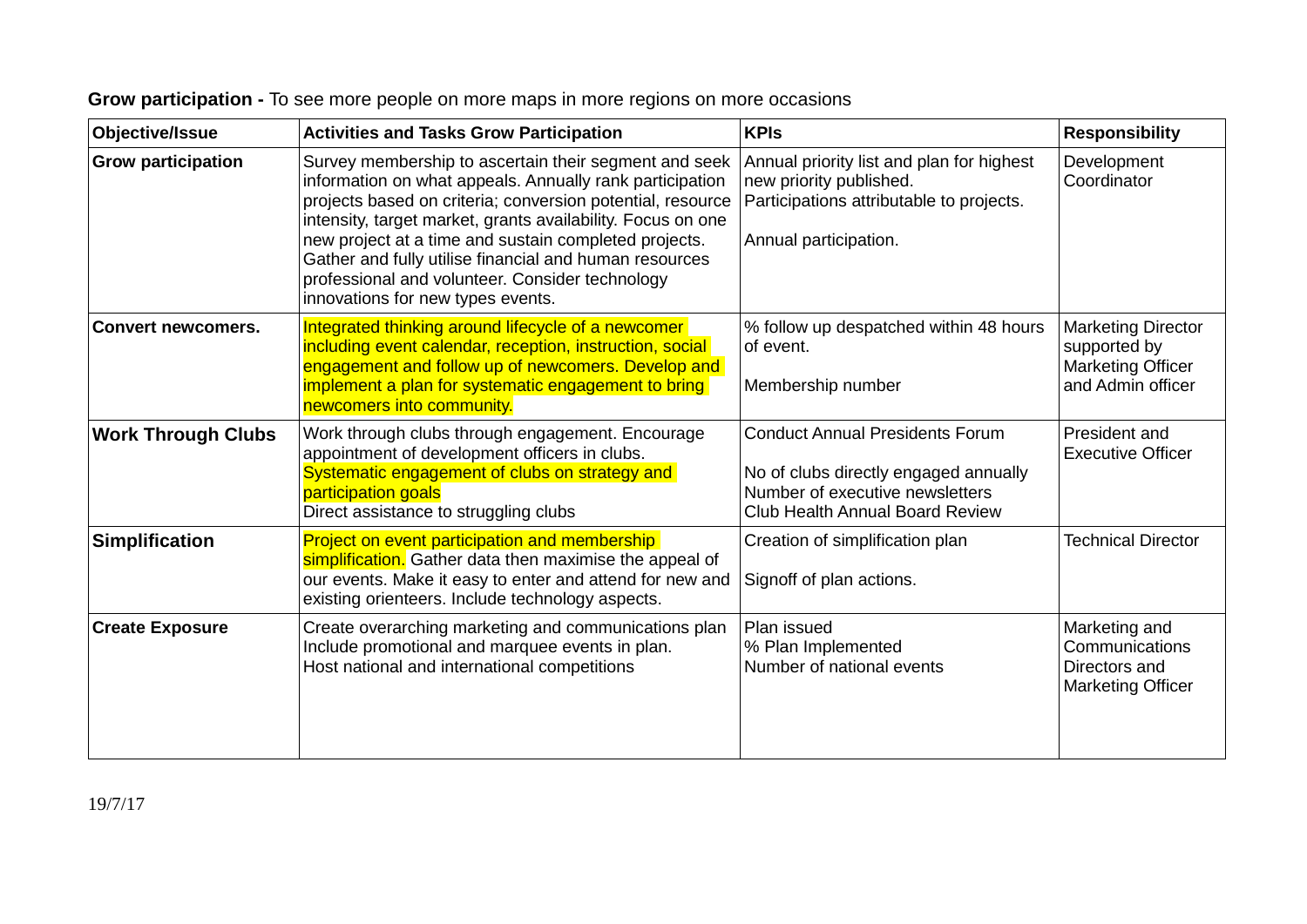#### **Role of Clubs and ONSW**

| Item                             | <b>ONSW</b>                                                                                                                                                                                                  | <b>Club</b>                                                                                     |
|----------------------------------|--------------------------------------------------------------------------------------------------------------------------------------------------------------------------------------------------------------|-------------------------------------------------------------------------------------------------|
| <b>Operations</b>                |                                                                                                                                                                                                              |                                                                                                 |
| Safety                           | Set standards, monitor adherence                                                                                                                                                                             | Implement standards                                                                             |
| <b>Technical Standards</b>       | Set standards, monitor adherence                                                                                                                                                                             | Implement standards                                                                             |
|                                  | Coordinate map nomination                                                                                                                                                                                    |                                                                                                 |
| Governance                       | Govern according to ONSW constitution                                                                                                                                                                        | Govern according to club constitution                                                           |
| Events                           | Create calendar, run national events                                                                                                                                                                         | Run local events, contribute to national<br>events, input to calendar                           |
| Coaching                         | Set standards, train the coaches, run state-<br>wide coaching events                                                                                                                                         | Provide coaching for membership                                                                 |
| 3rd Party Engagement             | Represent to State and national<br>organisations. Including OA                                                                                                                                               | Represent to local organisations, utilise<br>ONSW agreements with state and national<br>bodies. |
| Commercial                       | Run state finances, fund state-wide<br>initiatives, gather and administer state and<br>national levels grants, sustain spending and<br>future reserves, auditable accounts,<br>manage professional providers | Run club finances, auditable accounts, fund<br>maps and events                                  |
| <b>Community</b>                 |                                                                                                                                                                                                              |                                                                                                 |
| Provide Quality Enjoyable events | Arrange annual calendar                                                                                                                                                                                      | Provide feedback                                                                                |
|                                  | Set and check event standards                                                                                                                                                                                | Run events to standards                                                                         |
|                                  | Seek feedback                                                                                                                                                                                                | Contribute to calendar creation process                                                         |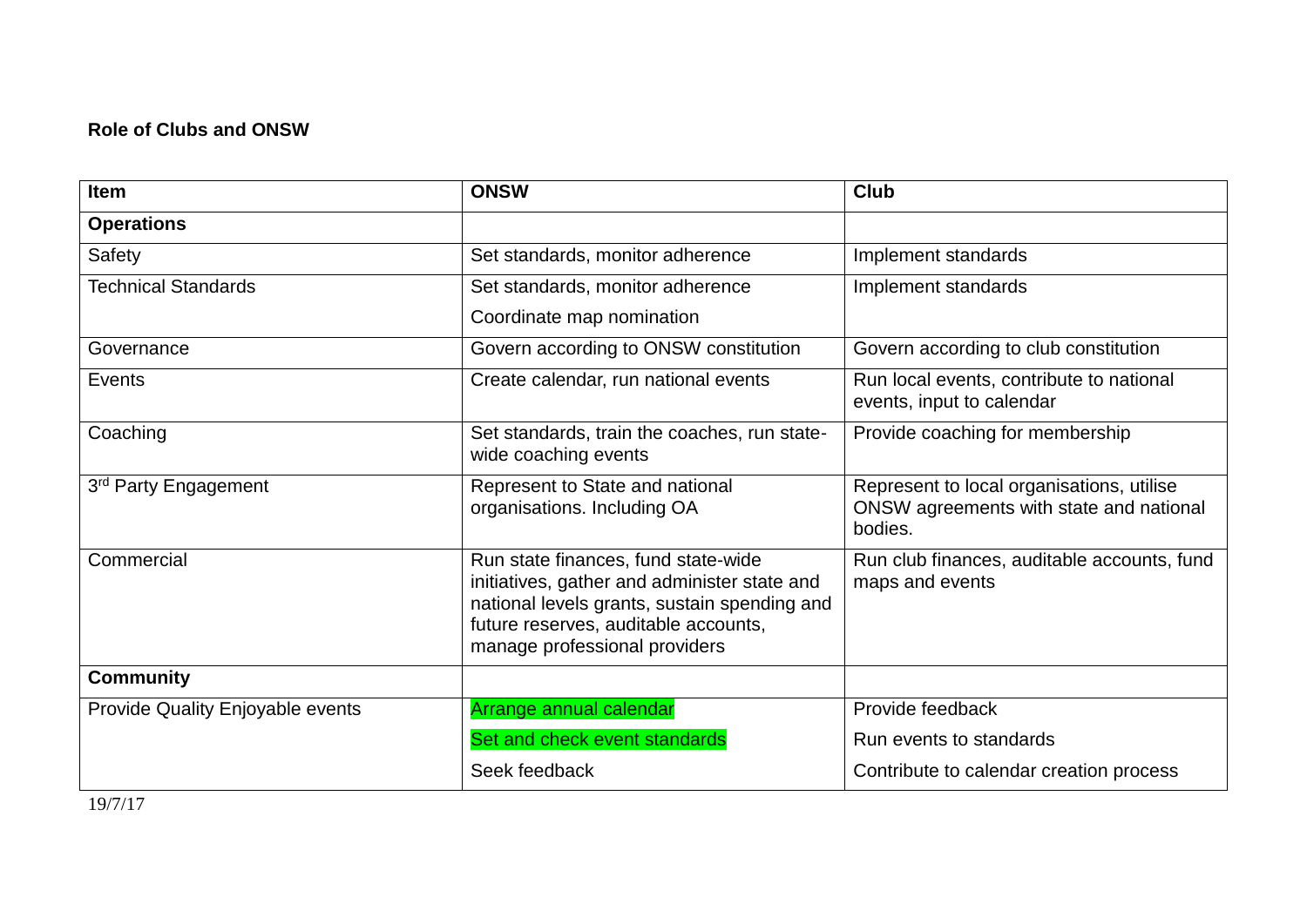|                                              | Manage cross club series                                                                                       |                                                                                   |
|----------------------------------------------|----------------------------------------------------------------------------------------------------------------|-----------------------------------------------------------------------------------|
| Implement a Social Media Strategy and plan   | Create social media plan within marketing<br>and communications plan. Implement social<br>media at state level | Implement own social media plan and sites<br>consistent with agreed ONSW plan     |
|                                              |                                                                                                                | Provide focal point for communications<br>liaison                                 |
| Use technology to create a "buzz"            | Test and recommend new technology                                                                              | Implement new technology                                                          |
|                                              | Integrate technology with quality experience<br>and communications                                             |                                                                                   |
| Use volunteering to create community;        | Recognise volunteer efforts with awards                                                                        | Manage volunteers recognising community                                           |
|                                              | Gather and communicate best practice                                                                           | aspects                                                                           |
|                                              | <b>Provide training opportunities</b>                                                                          | Encourage training and reward                                                     |
|                                              |                                                                                                                | Feedback best practice                                                            |
| Coaching and instruction to create enjoyment | Set and manage standards accreditation                                                                         | Develop club coaching for all                                                     |
|                                              | Organise statewide coaching                                                                                    | Encourage members to become coaches                                               |
|                                              | <b>Manage scholars for coaching</b>                                                                            |                                                                                   |
|                                              |                                                                                                                |                                                                                   |
| <b>Participation</b>                         |                                                                                                                |                                                                                   |
| Grow                                         | <b>Survey Membership/Clubs</b>                                                                                 | Respond to survey requests                                                        |
|                                              | Employ development coordinator to rank<br>and allocate projects and resources                                  | Provide Development Co-ordinator as focal<br>point for ONSW engagement            |
|                                              | <b>Run schools initiatives</b><br><b>Manage professional providers</b>                                         | Provide welcome for newcomers generated<br>form state-wide activities             |
| <b>Convert Newcomers/Simplification</b>      | Develop lifecycle plan for new orienteers by<br>engaging with all stakeholders                                 | Implement the plan once agreed ensuring<br>consistency of systems and experiences |